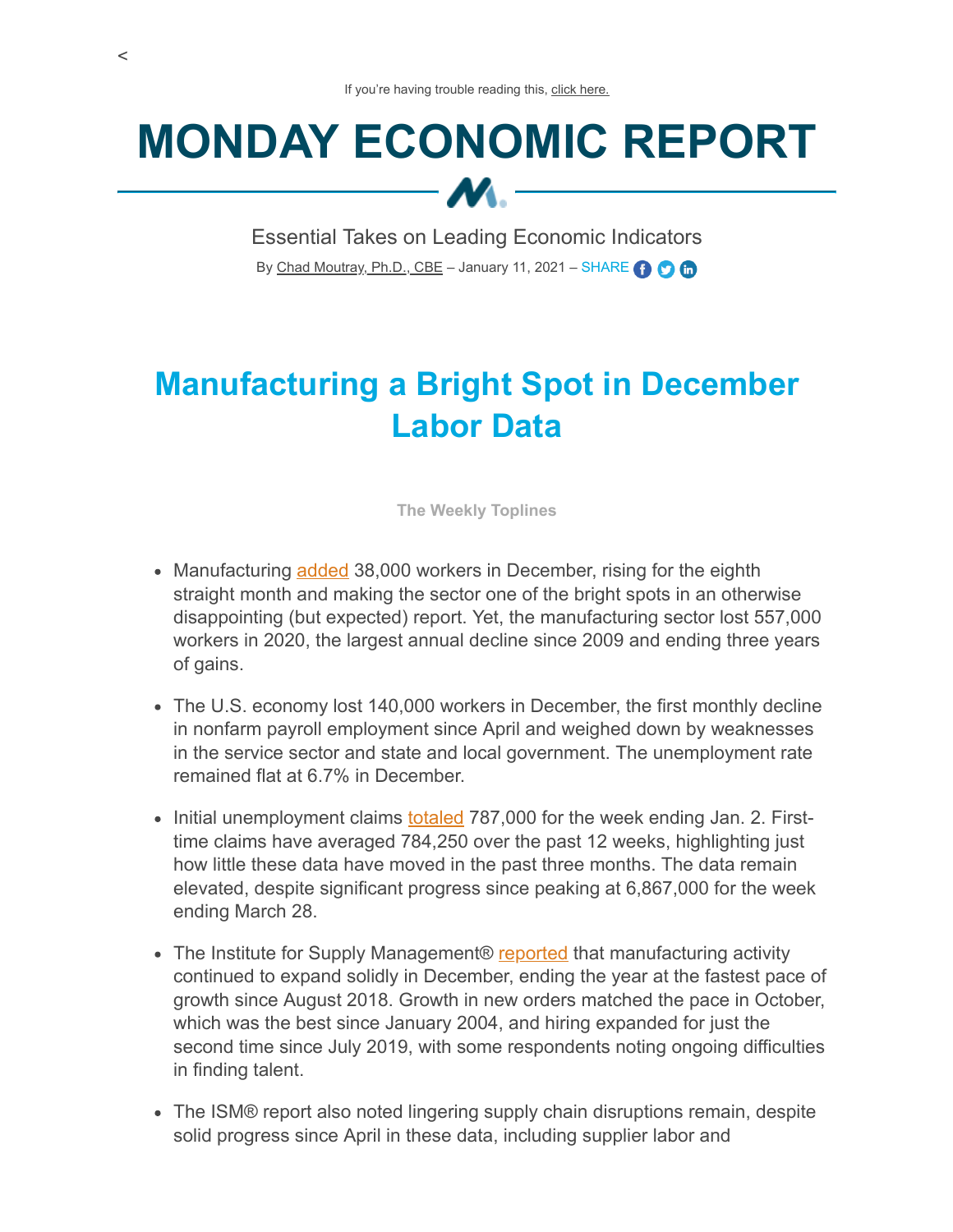transportation constraints. Raw material costs rose at the swiftest rate since May 2018.

- New orders for manufactured goods [rose](https://www.census.gov/manufacturing/m3/prel/pdf/s-i-o.pdf?) 1.0% in November, increasing for the seventh straight month. Despite notable gains since the spring from COVID-19 disruptions, new orders remain 1.9% below the pre-pandemic pace.
- Encouragingly, the durable goods data have rebounded strongly since the pandemic. Over the past 12 months, new orders for durable goods have increased 3.9%, but with transportation equipment excluded, sales rose a solid 4.9% year-over-year.
- Private manufacturing construction spending  $edged$  up 0.1% to \$69.54 billion in November. The data have stabilized but have remained little changed over the past three months, settling at a pace that remains well below what was seen before the pandemic. On a year-over-year basis, private construction spending among manufacturers has decreased 15.1% from \$81.88 billion in November 2019.
- The U.S. trade deficit [rose](https://www.census.gov/foreign-trade/Press-Release/current_press_release/ft900.pdf) from \$63.11 billion in October to \$68.14 billion in November, the highest since August 2006. Goods exports remain well below the pre-pandemic pace, and the service-sector trade surplus was the lowest since August 2012. U.S.-manufactured goods exports have fallen 15.7% year to date in 2020 relative to the same 11-month time period in 2019.



## Annual Change in Manufacturing Employment, 2005-2020 (in Thousands of Workers)

**Economic Indicators**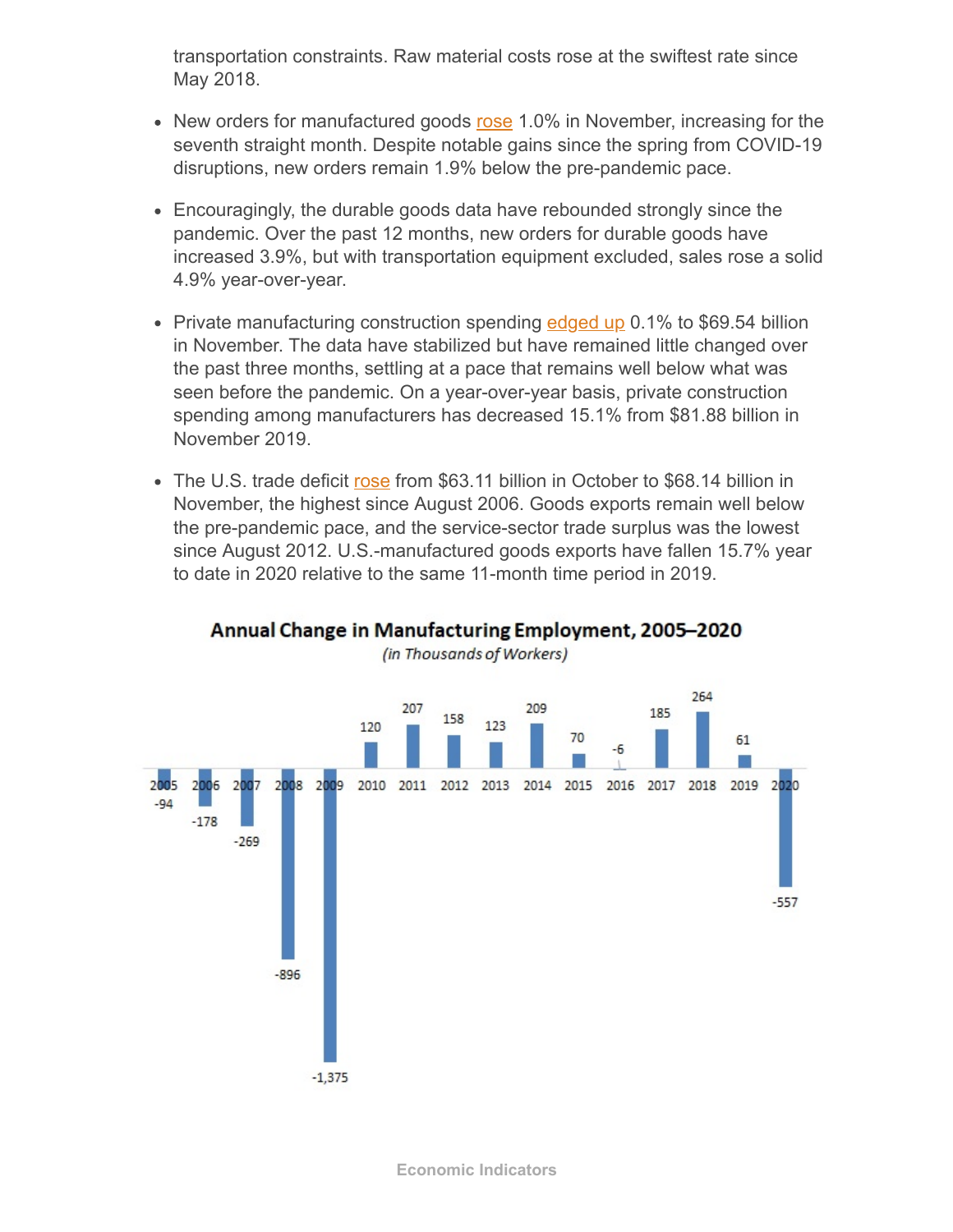**Last Week's Indicators:** (Summaries Appear Below)

**Monday, January 4** *Construction Spending*

**Tuesday, January 5** *ISM® Manufacturing Purchasing Managers' Index®*

**Wednesday, January 6** *ADP National Employment Report Factory Orders and Shipments*

**Thursday, January 7** *International Trade Report Weekly Initial Unemployment Claims*

**Friday, January 8** *BLS National Employment Report* **This Week's Indicators:**

**Monday, January 11** *None*

**Tuesday, January 12** *Job Openings and Labor Turnover Survey NFIB Small Business Survey*

**Wednesday, January 13** *Consumer Price Index*

**Thursday, January 14** *Philadelphia Fed Manufacturing Survey Weekly Initial Unemployment Claims*

**Friday, January 15** *Industrial Production New York Fed Manufacturing Survey Producer Price Index Retail Sales*

**Deeper Dive**

**[ADP National Employment Report:](https://adpemploymentreport.com/2020/December/NER/docs/ADP-NATIONAL-EMPLOYMENT-REPORT-December2020-Final-Press-Release.pdf)** Manufacturing employment fell by 21,000 in December, declining for the first time since April, according to ADP estimates. Overall, the labor market was weaker at year's end, as economic growth slowed due to rising COVID-19 cases and new restrictions. Nonfarm private business employment decreased by 123,000 in December, ending seven straight months of gains. Over the past 12 months, private nonfarm payrolls have fallen by nearly 9,500,000, with manufacturing employment down 605,000 year-over-year.

In addition to manufacturing, the sectors with the largest declines in December included leisure and hospitality (down 58,000), trade, transportation and utilities (down 50,000), other services (down 12,000) and information (down 6,000). In contrast, professional and business services (up 12,000) and education and health services (up 8,000) increased hiring in December.

Meanwhile, medium-sized businesses (i.e., those with 50 to 499 employees) added 37,000 workers in December, but that was more than offset by declines for small (i.e., those with fewer than 50 employees) and large (i.e., those with 500 or more employees) businesses, which shed 160,000 workers in total.

**[BLS National Employment Report:](https://www.bls.gov/news.release/pdf/empsit.pdf)** Manufacturing added 38,000 workers in December, rising for the eighth straight month and making the sector one of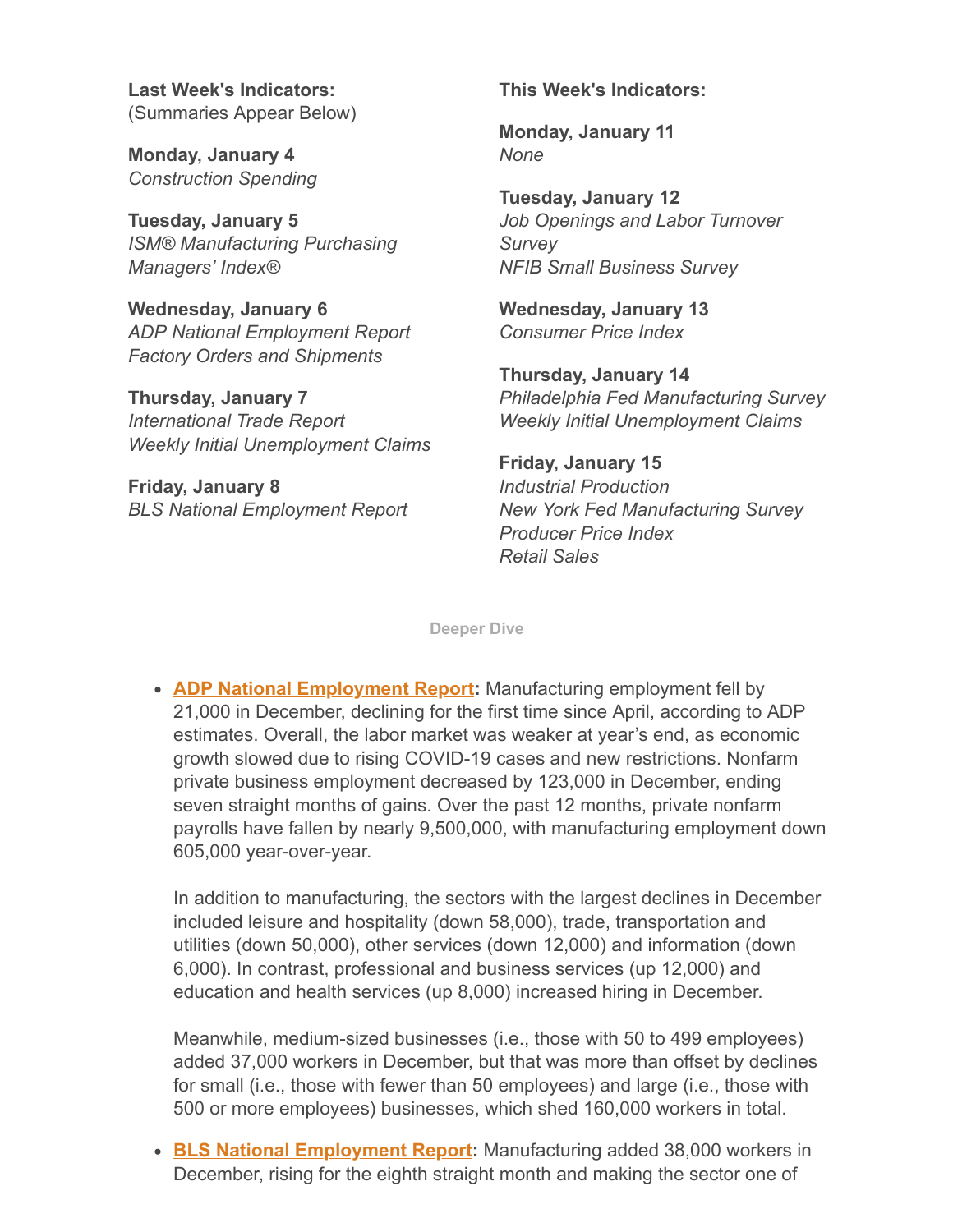the bright spots in an otherwise disappointing (but expected) report. Despite gains since the spring, the labor market for the sector remains well below its pre-COVID-19 pace, with manufacturing employment down by 543,000 in December relative to the level in February. The manufacturing sector had 12,309,000 workers in December, down from 12,852,000 in February but a definite improvement from 11,489,000 employees in April. Overall, the manufacturing sector lost 557,000 workers in 2020, the largest annual decline since 2009 and ending three years of gains.

In December, durable and nondurable goods employment increased by 25,000 and 13,000, respectively. Employment increased in every manufacturing sector except for three: miscellaneous nondurable goods (down 11,200), primary metals (down 2,100) and textile mills (down 100). In contrast, the largest gains for the month included plastics and rubber products (up 6,900), nonmetallic mineral products (up 6,100), food manufacturing (up 5,500), transportation equipment (up 5,200) and apparel (up 4,000).

All the major sectors continued to experience reduced employment in December relative to February. The following sectors experienced the largest decreases over that 10-month period: transportation equipment (down 124,500), fabricated metal products (down 80,500), machinery (down 59,400) and printing and related support services (down 47,600). At the other end of the spectrum, plastics and rubber products (down 1,400), computer and electronics products (down 5,600), textile product mills (down 7,500) and paper and paper products (down 8,200) fared better, with the smallest declines in employment since February.

Meanwhile, the U.S. economy lost 140,000 workers in December, the first monthly decline in nonfarm payroll employment since April and weighed down by weaknesses in the service sector, specifically in leisure and hospitality (down 498,000) and educational services (down 62,500). The recent surge in COVID-19 cases has led to more restrictions, hurting those sectors. In addition, state and local governments continue to struggle financially, with 51,000 fewer workers in December. Overall, there continue to be 9,839,000 fewer nonfarm payrolls today than in February.

The unemployment rate remained flat at 6.7% in December, with the number of unemployed workers little changed from 10,728,000 to 10,736,000. The socalled "real unemployment rate"—a term that refers to those marginally attached to the workforce, including discouraged workers and the underemployed—declined from 12.0% to 11.7%. The labor force participation rate also remained at 61.5%, but for comparison purposes, the participation rate registered 63.3% one year ago.

**[Construction Spending](https://www.census.gov/construction/c30/pdf/release.pdf):** Private manufacturing construction spending edged up 0.1% from \$69.48 billion in October to \$69.54 billion in November. The data have stabilized but have remained little changed over the past three months, settling at a pace that remains well below what was seen before the pandemic. On a year-over-year basis, private construction spending among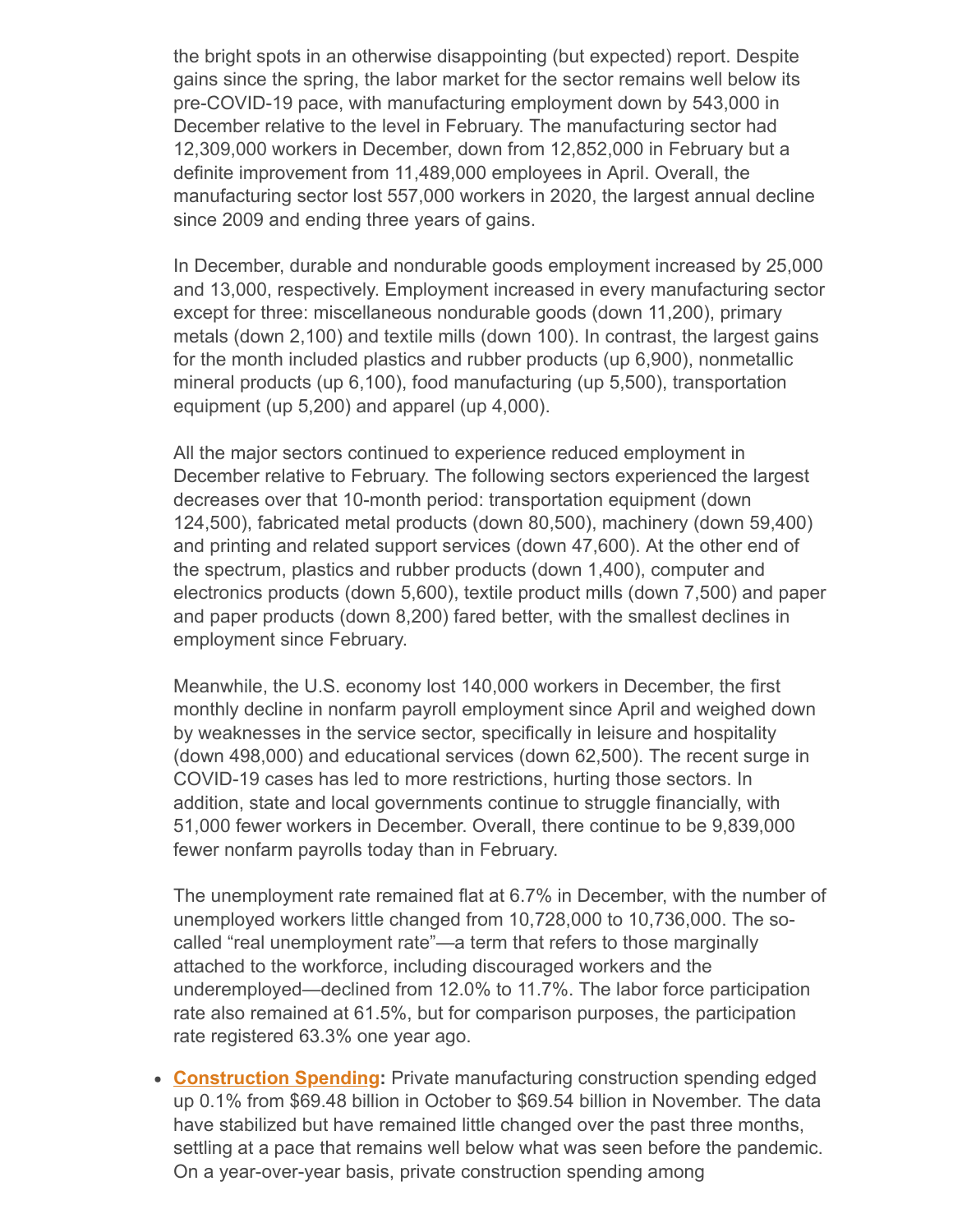manufacturers has decreased 15.1% from \$81.88 billion in November 2019. Total private nonresidential spending declined 0.8% in November, with a decrease of 9.5% over the past 12 months. Every major segment of private nonresidential construction spending experienced year-over-year decreases in activity in the latest figures.

Overall, total private construction spending increased 1.2% in November, with 4.1% growth since last year. The data were buoyed by strength in the private residential construction market, which rose 2.7% in November. Single-family construction increased 5.1%, but multifamily activity was flat for the month. Over the past 12 months, single-family and multifamily construction jumped 18.1% and 15.8%, respectively. Meanwhile, public construction spending inched down 0.2% in November, but with a gain of 3.1% from one year earlier.

**[Factory Orders and Shipments:](https://www.census.gov/manufacturing/m3/prel/pdf/s-i-o.pdf?)** New orders for manufactured goods rose 1.0% in November, increasing for the seventh straight month. Durable and nondurable goods sales increased 1.0% and 1.1% in November, respectively. Despite notable gains since the spring from COVID-19 disruptions, new orders remain 1.9% below the pre-pandemic pace. On a year-over-year basis, new orders in the manufacturing sector have fallen 0.4% since November 2019. With transportation equipment excluded, factory sales increased 0.8% in November, but with a decline of 0.8% year-over-year.

Encouragingly, the durable goods data have rebounded strongly since the pandemic. Over the past 12 months, new orders for durable goods have increased 3.9%, but with transportation equipment excluded, sales rose a solid 4.9% year-over-year. Similarly, new orders for core capital goods (or nondefense capital goods excluding aircraft)—a proxy for capital spending in the U.S. economy—rose 0.5% to \$71.0 billion in November, a new record. More importantly, core capital goods orders have risen a robust 6.4% over the past 12 months.

Meanwhile, factory shipments increased 0.7% in November, with durable and nondurable goods shipments up 0.3% and 1.1% for the month, respectively. Since November 2019, manufactured goods shipments have decreased 1.3%. With that said, durable goods shipments have risen 1.9% year-over-year, with 3.6% growth excluding transportation equipment. At the same time, core capital goods shipments rose 0.5% to a record \$69.9 billion in November, jumping 5.7% over the past 12 months.

• **[International Trade Report:](https://www.census.gov/foreign-trade/Press-Release/current_press_release/ft900.pdf)** The U.S. trade deficit rose from \$63.11 billion in October to \$68.14 billion in November, the highest since August 2006. The increase in goods imports (up from \$207.76 billion to \$214.08 billion—the strongest reading since May 2019) outstripped the gain in goods exports (up from \$126.41 billion to \$127.73 billion—the best since March). Overall, volumes for goods exports and service-sector trade remain well below the pace seen at the end of last year. For example, goods exports were \$137.65 billion in December 2019, and the service-sector trade surplus has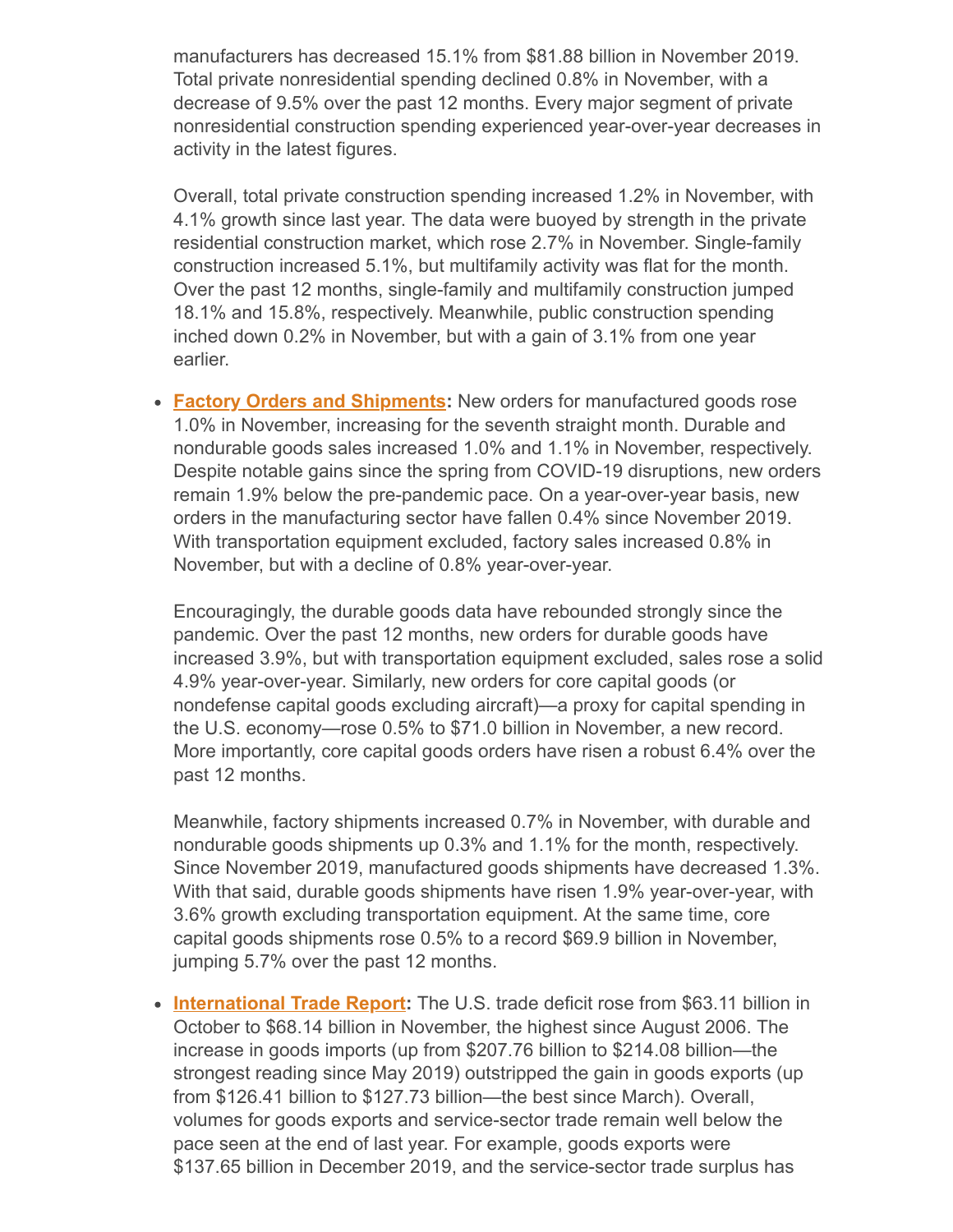weakened from \$24.30 billion to \$18.21 billion year to date, with the most recent figure being the lowest since August 2012.

In November, goods exports increased for foods, feeds and beverages (up \$536 million), industrial supplies and materials (up \$830 million) and consumer goods (up \$176 million), which was enough to offset declines for automotive vehicles, parts and engines (down \$125 million) and non-automotive capital goods (down \$241 million). At the same time, goods imports also experienced solid gains for the month, including consumer goods (up \$4.00 billion), industrial supplies and materials (up \$1.51 billion) and non-automotive capital goods (up \$1.20 billion). Consumer goods imports were the highest on record. In contrast, automotive vehicles, parts and engines decreased \$1.04 billion in November.

According to the latest data, U.S.-manufactured goods exports totaled \$871.71 billion through the first 11 months of 2020, using non-seasonally adjusted data, dropping 15.72% from \$1,034.32 billion year to date in 2019.

**[ISM® Manufacturing Purchasing Managers' Index®:](https://www.ismworld.org/supply-management-news-and-reports/reports/ism-report-on-business/pmi/december/)** The Institute for Supply Management® reported that manufacturing activity continued to expand solidly in December, ending the year at the fastest pace of growth since August 2018. The headline index rose from 57.5 in November to 60.7 in December, with new orders (up from 65.1 to 67.9) and production (up from 60.8 to 64.8) both accelerating. Sales growth matched the pace in October, which was the best since January 2004. Employment (up from 48.4 to 51.5) rebounded in December, expanding for just the second time since July 2019, with some respondents noting ongoing difficulties in finding talent. Exports (down from 57.8 to 57.5) pulled back slightly from the fastest rate since March 2018 but remained strong.

Continued hints of lingering supply chain disruptions remain, despite solid progress since April in these data. Indeed, the index for supplier deliveries (up from 61.7 to 67.6) noted slower delivery times in December. Timothy Fiore, chair of the ISM® Manufacturing Business Survey Committee, said, "Suppliers continue to struggle to deliver, with deliveries slowing at a faster rate compared to November. Transportation challenges and challenges in supplier-labor markets are still constraining production growth…." He added, "Supplier labor and transportation constraints are not expected to diminish in the near-tomoderate term due to COVID-19."

Meanwhile, inventories (up from 51.2 to 51.6) expanded for the third consecutive month, but customers' inventories (up from 36.3 to 37.9) remained very low, with the index below 50 for the 51st straight month. This suggests that additional production would be necessary if demand strengthens further. In addition, prices (up from 65.4 to 77.6) increased robustly, rising at the swiftest rate since May 2018, highlighting strengthening raw material costs in light of increased economic activity and—as noted above—lingering supply chain constraints.